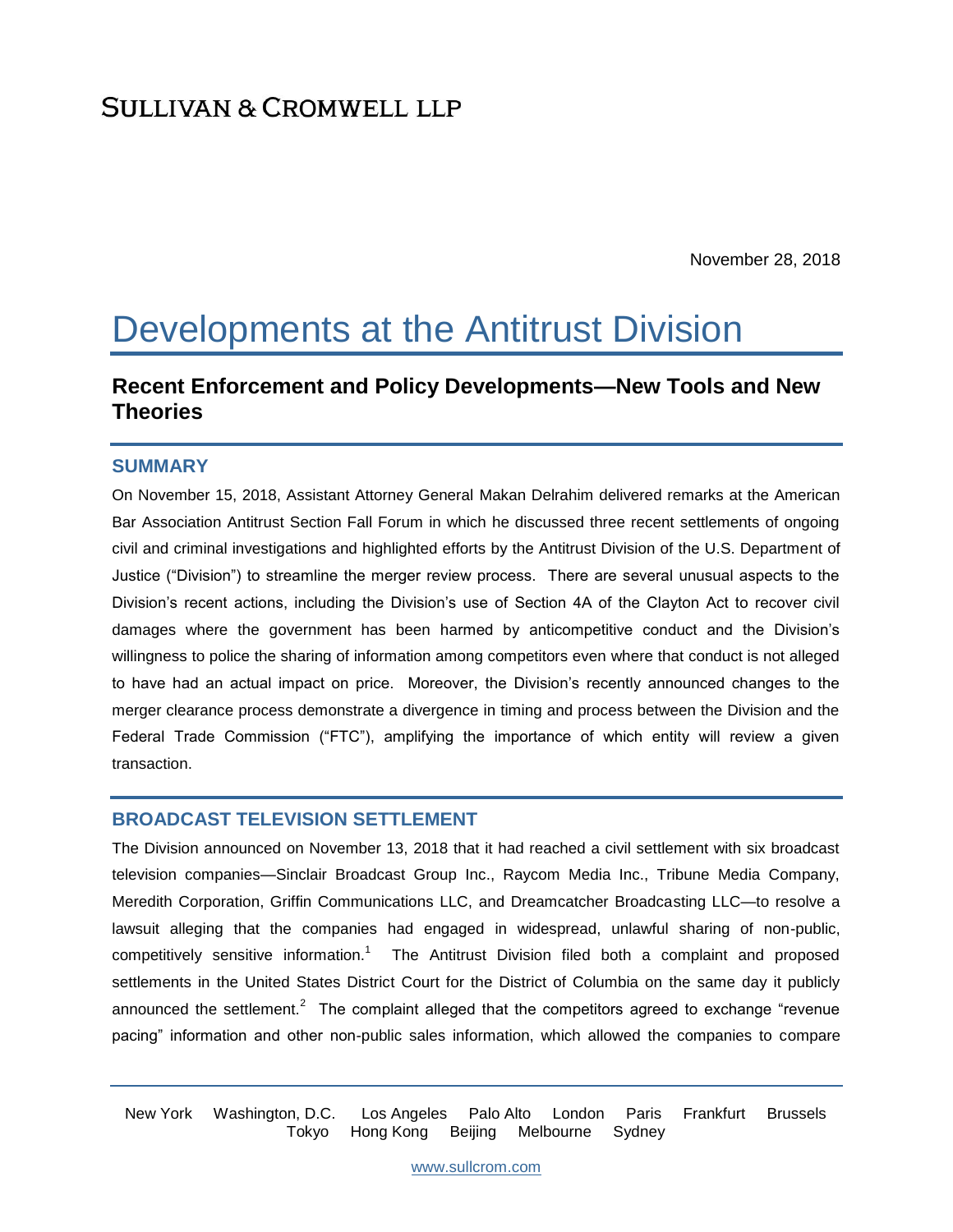revenues booked over defined time periods and gain insight into one another's remaining spot advertising for those periods.<sup>3</sup> Assistant Attorney General Delrahim remarked that "[b]y exchanging this information, the broadcasters were better able to anticipate whether their competitors were likely to raise, maintain, or lower spot advertising prices, which in turn helped inform the stations' own pricing strategies and negotiations with advertisers."<sup>4</sup> This information exchange, according to Assistant Attorney General Delrahim, "harmed the competitive price-setting process."<sup>5</sup>

The proposed settlements prohibit the sharing of competitively sensitive information, require the broadcasting companies to cooperate in the Division's ongoing investigation into whether the Defendants or other broadcasting stations shared competitively sensitive information, and mandate the adoption of various compliance and reporting measures for a term of seven years.<sup>6</sup>

This action highlights the importance of implementing strong controls relating to information-sharing. In particular, businesses should keep in mind that sharing competitively sensitive information with competitors can violate antitrust laws, even where the information is not obviously problematic. And, as the Division's action against the television broadcasters demonstrates, the government will not hesitate to initiate enforcement actions even where, in the words of Assistant Attorney General Delrahim, the conduct at issue is not "the type of hard core cartel conduct that the Antitrust Division prosecutes criminally."<sup>7</sup> The Division discovered the companies' information-sharing during its investigation into Sinclair Broadcasting Group's proposed acquisition of Tribune Media Company, which was ultimately abandoned.<sup>8</sup> The Division's subsequent enforcement action should serve as a reminder to businesses that the documents they disclose during a merger review process may have antitrust consequences outside the confines of that review.

# **SOUTH KOREAN BID-RIGGING SETTLEMENTS**

The Division announced on November 14, 2018 that three South Korean Companies—SK Energy, GS Caltex, and Hanjin Transportation—had agreed to plead guilty to criminal Sherman Act violations and pay criminal fines, and had also entered into civil settlements for a bid-rigging conspiracy that targeted fuel supply contracts to United States military bases in South Korea.<sup>9</sup> The companies will pay at least \$82 million in criminal fines and approximately \$154 million in civil damages for their involvement in the conspiracy.<sup>10</sup>

It is particularly notable that the Division used Section 4A of the Clayton Act, which allows the United States to sue for treble damages whenever it is "injured in its business or property by reason of anything forbidden in the antitrust laws," to recover civil damages from the South Korean companies.<sup>11</sup> It was not until Congress amended Section 4A in 1990 that the government could recover treble damages under the statute, and in the nearly thirty years since that amendment, the government has only filed three Section 4A cases.<sup>12</sup>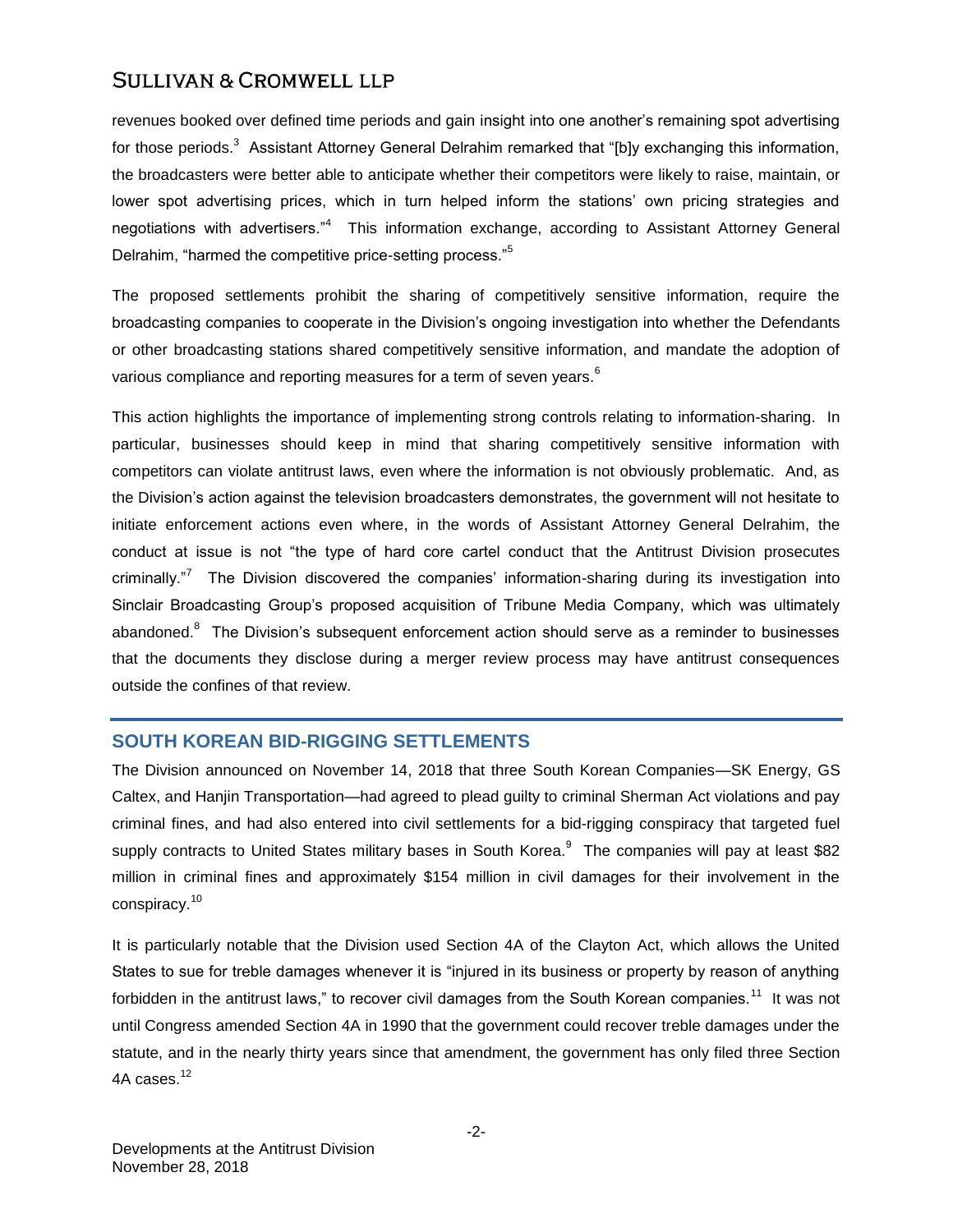In his recent speech at the American Bar Association's Fall Forum, Assistant Attorney General Delrahim emphasized that the renewed focus on Section 4A will not affect the Division's leniency policy, and coconspirators that come forward to report an antitrust violation will be exempt from treble damages in any follow-on suit under Section 4A.<sup>13</sup> Moreover, Assistant Attorney General Delrahim suggested that cooperating co-conspirators can expect settlement amounts to reflect any cost-savings the Division realized by avoiding extended litigation.<sup>14</sup>

The bottom line going forward: Where an antitrust violation inflicts injury on the United States (as opposed to private parties), companies should expect parallel criminal and civil enforcement actions in which the government aggressively utilizes Section 4A to seek treble damages.

### **ATRIUM HEALTH SETTLEMENT**

During the same week before Thanksgiving, the Division also announced a settlement of a longstanding civil lawsuit alleging that Atrium Health (formerly known as Carolinas HealthCare System) had entered into anticompetitive agreements in violation of Section 1 of the Sherman Act. The settlement came after over two years of negotiations between the Division and Atrium.<sup>15</sup> Atrium is the largest healthcare system in North Carolina and one of the largest not-for-profit healthcare systems in the United States.<sup>16</sup> The case represents a significant victory for the Antitrust Division and a caution to large U.S. healthcare systems. The Antitrust Division filed a civil antitrust action against Atrium in June 2016 challenging provisions in Atrium's contracts with major health insurers that prohibit "steering." Steering is a strategy used by insurance companies to direct patients to certain preferred healthcare providers in order to reduce healthcare costs.<sup>17</sup>

The Division alleged that insurance companies are increasingly designing health benefit plans that give patients financial incentives to choose more cost-effective hospitals and physicians, and asserted in its official statement that increased consumer access to these health benefit plans increases competition, resulting in lower premiums and improved services.<sup>18</sup> The settlement effectively prevents Atrium from circumventing those efforts to lower healthcare costs by insisting on contract terms or otherwise taking actions that would prohibit steering by insurers, and from enforcing anti-steering provisions in its current contracts with insurers. Assistant Attorney General Delrahim heralded the settlement as "restor[ing] competition between healthcare providers in Charlotte, North Carolina."<sup>19</sup>

# **EFFORTS TO IMPROVE THE MERGER PROCESS: DIVERGENCE BETWEEN THE DIVISION AND THE FTC**

Finally, building on announcements regarding its efforts to improve the merger review process, the Division released a model voluntary request letter<sup>20</sup> and a model timing agreement on November 15, 2018.<sup>21</sup> In his Fall Forum remarks, Assistant Attorney General Delrahim claimed that these documents will "increase transparency and predictability" and "help merging businesses and their counsel know what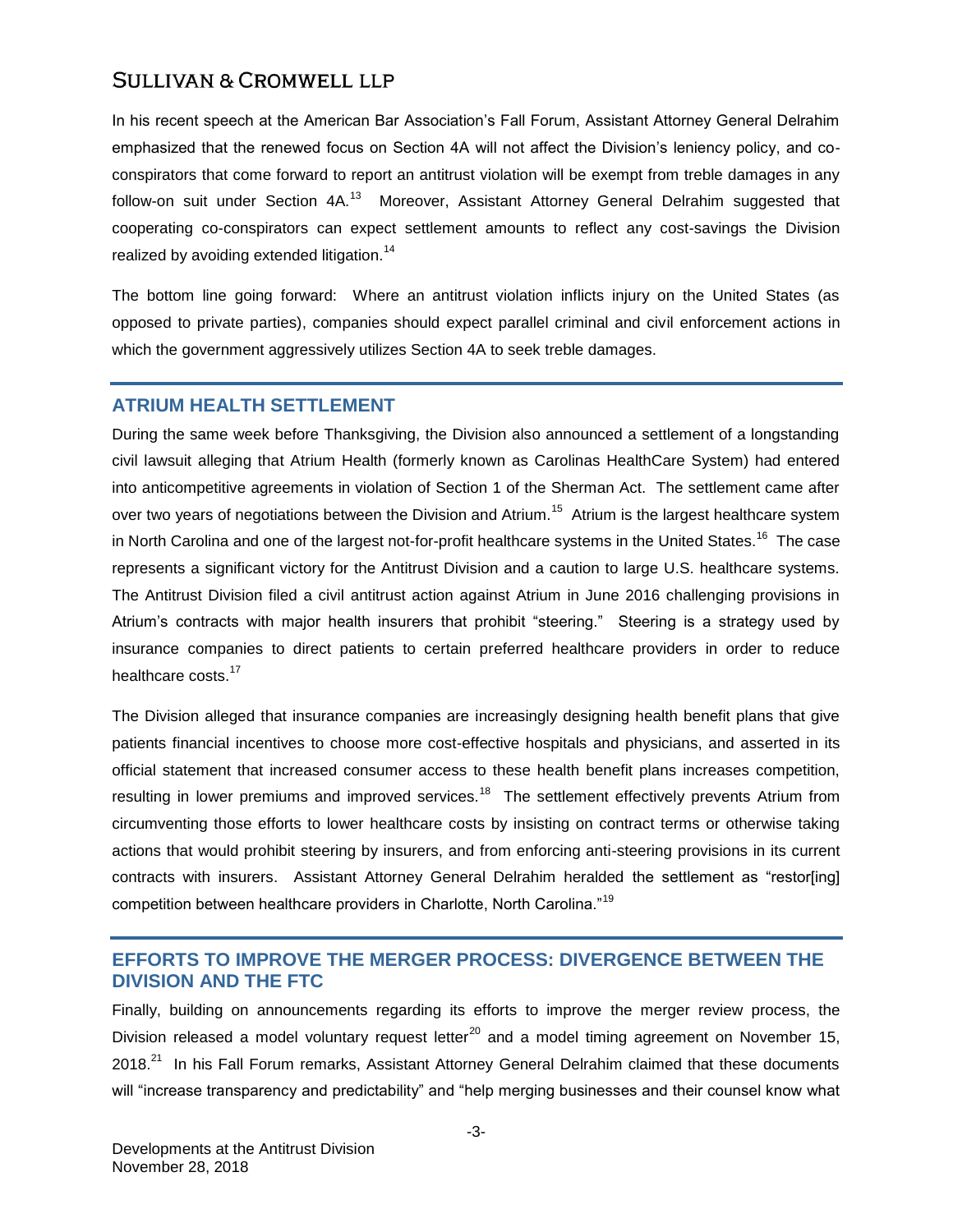to expect as part of the merger review process."<sup>22</sup> To help alleviate concerns regarding the new processes, the Antitrust Division published a Frequently Asked Questions memo to assist parties with the new documents.<sup>23</sup>

The model voluntary request letter appears mostly unchanged from the Division's prior practice, with two notable exceptions. The model letter asks that parties be prepared to submit the requested information "within a few days of receipt" of the letter.<sup>24</sup> It also asks parties to submit "all surveys, win-loss reports, and other documents or data showing the competitors from or to which the company won or lost sales/customers of overlap products."<sup>25</sup> In the FAQ accompanying the model letter, the Division (1) echoes the language from the model letter, warning parties that they should be prepared to provide the information sought in the voluntary request letter within the first few days of their HSR filing, and (2) reserves the Division's right to "issue Second Requests even if it has not made voluntary requests."<sup>26</sup>

The model timing agreement extends the statutory 30-day waiting period under the Hart-Scott-Rodino Act and in exchange (1) *generally* limits the scope of document production under a Second Request to 20 custodians, (2) authorizes certification of substantial compliance 30 days after nearly all responsive documents have been produced (using technology assisted review), and (3) limits depositions to 12 employees per company.<sup>27</sup> In its FAQ accompanying the model timing agreement, the Division notes that its goal of concluding investigations within six months is subject to "the parties also work[ing] to produce responsive data, documents, and information quickly."<sup>28</sup> Going forward, the Division "does not intend to deviate from [the model agreement] under most circumstances."<sup>29</sup>

The Antitrust Division's first model timing agreement comes on the heels of the FTC's release of its own updated model timing agreement in August 2018 (first issued in early 2018).<sup>30</sup> Like the Division's model timing agreement, the FTC says its new model timing agreement is designed to facilitate "smoother, more efficient investigations."<sup>31</sup> The FTC Bureau of Competition also expects that future submissions, with limited exceptions, will conform to the new model timing agreement.<sup>32</sup> But the FTC model timing agreement requires parties to agree not to close the proposed transaction until 60 to 90 calendar days following certification of substantial compliance with the Second Request, depending on the complexity of the competition issues raised by the deal.<sup>33</sup> Thus, the FTC is requiring significantly more time than the Division (which requires 60 days post-certification), including an additional 30 to 60 days more than the Division following certification of substantial compliance with the Second Request. The FTC stated that the 60- to 90-day timeframe is "intended to serve as a benchmark and not an upper limit," allowing the staff to spend more than 90 days if necessary. $34$  Additionally, the FTC model timing agreement requires that parties provide 30 calendar days' notice before certifying substantial compliance with the Second Request, and 30 calendar days' notice before consummating the proposed transaction.<sup>35</sup> Notably, the Hart-Scott-Rodino waiting period would otherwise expire 30 days after the parties certify substantial compliance with the Second Request.<sup>36</sup> The divergence in process thus puts additional importance on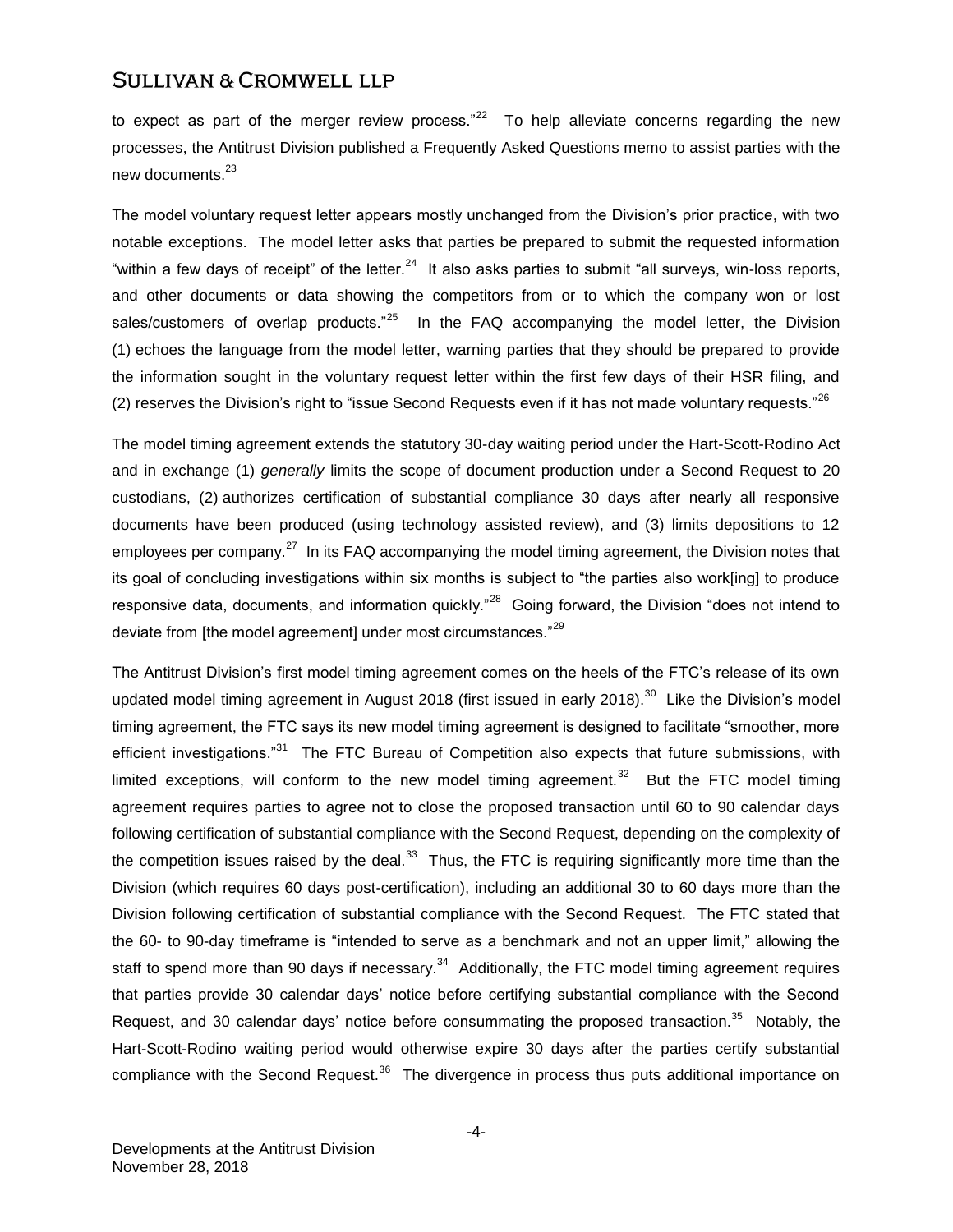the issue of clearance, which is the process by which the FTC and the Division determine which agency reviews a given transaction.

\* \* \*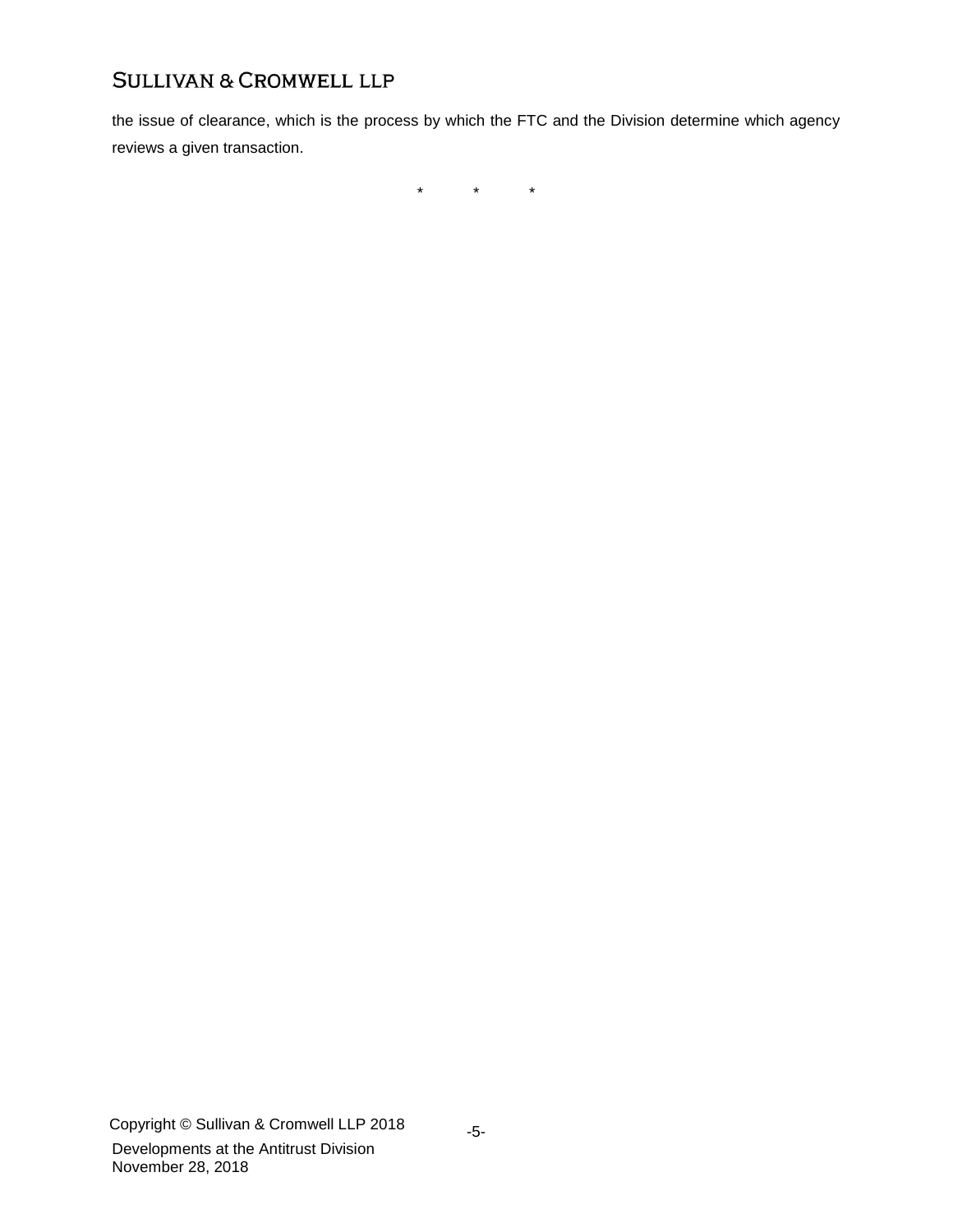### **ENDNOTES**

| 1  | Press Release, Department of Justice, Justice Department Requires Six Broadcast Television<br>Companies to Terminate and Refrain From Unlawful Sharing of Competitively Sensitive<br>Information (Nov. 13, 2018), available at https://www.justice.gov/opa/pr/justice-department-<br>requires-six-broadcast-television-companies-terminate-and-refrain-unlawful.            |  |  |
|----|-----------------------------------------------------------------------------------------------------------------------------------------------------------------------------------------------------------------------------------------------------------------------------------------------------------------------------------------------------------------------------|--|--|
| 2  | Id.                                                                                                                                                                                                                                                                                                                                                                         |  |  |
| 3  | Assistant Attorney General Makan Delrahim, "November Rain": Antitrust Enforcement on Behalf<br>of<br>American<br>Consumers<br>(Nov.<br>15,<br>$2018$ ,<br>and<br>Taxpayers<br>available<br>at<br>https://www.justice.gov/opa/speech/assistant-attorney-general-makan-delrahim-remarks-<br>american-bar-association-antitrust.                                               |  |  |
| 4  | ld.                                                                                                                                                                                                                                                                                                                                                                         |  |  |
| 5  | Id.                                                                                                                                                                                                                                                                                                                                                                         |  |  |
| 6  | Press Release, Department of Justice, Justice Department Requires Six Broadcast Television<br>Companies to Terminate and Refrain From Unlawful Sharing of Competitively Sensitive<br>Information (Nov. 13, 2018), available at https://www.justice.gov/opa/pr/justice-department-<br>requires-six-broadcast-television-companies-terminate-and-refrain-unlawful.            |  |  |
| 7  | Assistant Attorney General Makan Delrahim, "November Rain": Antitrust Enforcement on Behalf<br>Consumers<br><b>Taxpayers</b><br>(Nov.<br>οf<br>American<br>and<br>15,<br>2018,<br>available<br>at<br>https://www.justice.gov/opa/speech/assistant-attorney-general-makan-delrahim-remarks-<br>american-bar-association-antitrust.                                           |  |  |
| 8  | ld.                                                                                                                                                                                                                                                                                                                                                                         |  |  |
| 9  | Press Release, Department of Justice, Three South Korean Companies Agree to Plead Guilty<br>and to Enter into Civil Settlements for Rigging Bids on United States Department of Defense Fuel<br>Supply Contracts (Nov. 14, 2018), available at https://www.justice.gov/opa/pr/three-south-korean-<br>companies-agree-plead-guilty-and-enter-civil-settlements-rigging-bids. |  |  |
| 10 | Id.                                                                                                                                                                                                                                                                                                                                                                         |  |  |
| 11 | 15 U.S.C. § 15a.                                                                                                                                                                                                                                                                                                                                                            |  |  |
| 12 | Assistant Attorney General Makan Delrahim, "November Rain": Antitrust Enforcement on Behalf<br>of<br>American<br>Consumers<br>and<br><b>Taxpayers</b><br>(Nov.<br>15,<br>2018,<br>available<br>at<br>https://www.justice.gov/opa/speech/assistant-attorney-general-makan-delrahim-remarks-<br>american-bar-association-antitrust.                                           |  |  |
| 13 | ld.                                                                                                                                                                                                                                                                                                                                                                         |  |  |
| 14 | ld.                                                                                                                                                                                                                                                                                                                                                                         |  |  |
| 15 | Press Release, Department of Justice, Atrium Health Agrees to Settle Antitrust Lawsuit and<br>Restrictions<br>Eliminate<br>Anticompetitive<br>Steering<br>(Nov.<br>15,<br>2018),<br>available<br>at<br>https://www.justice.gov/opa/pr/atrium-health-agrees-settle-antitrust-lawsuit-and-eliminate-<br>anticompetitive-steering.                                             |  |  |
| 16 | Id.                                                                                                                                                                                                                                                                                                                                                                         |  |  |
| 17 | Id.                                                                                                                                                                                                                                                                                                                                                                         |  |  |
| 18 | Id.                                                                                                                                                                                                                                                                                                                                                                         |  |  |
| 19 | Assistant Attorney General Makan Delrahim, "November Rain": Antitrust Enforcement on Behalf                                                                                                                                                                                                                                                                                 |  |  |

of American Consumers and Taxpayers (Nov. 15, 2018), *available at* [https://www.justice.gov/opa/speech/assistant-attorney-general-makan-delrahim-remarks](https://www.justice.gov/opa/speech/assistant-attorney-general-makan-delrahim-remarks-american-bar-association-antitrust)[american-bar-association-antitrust.](https://www.justice.gov/opa/speech/assistant-attorney-general-makan-delrahim-remarks-american-bar-association-antitrust)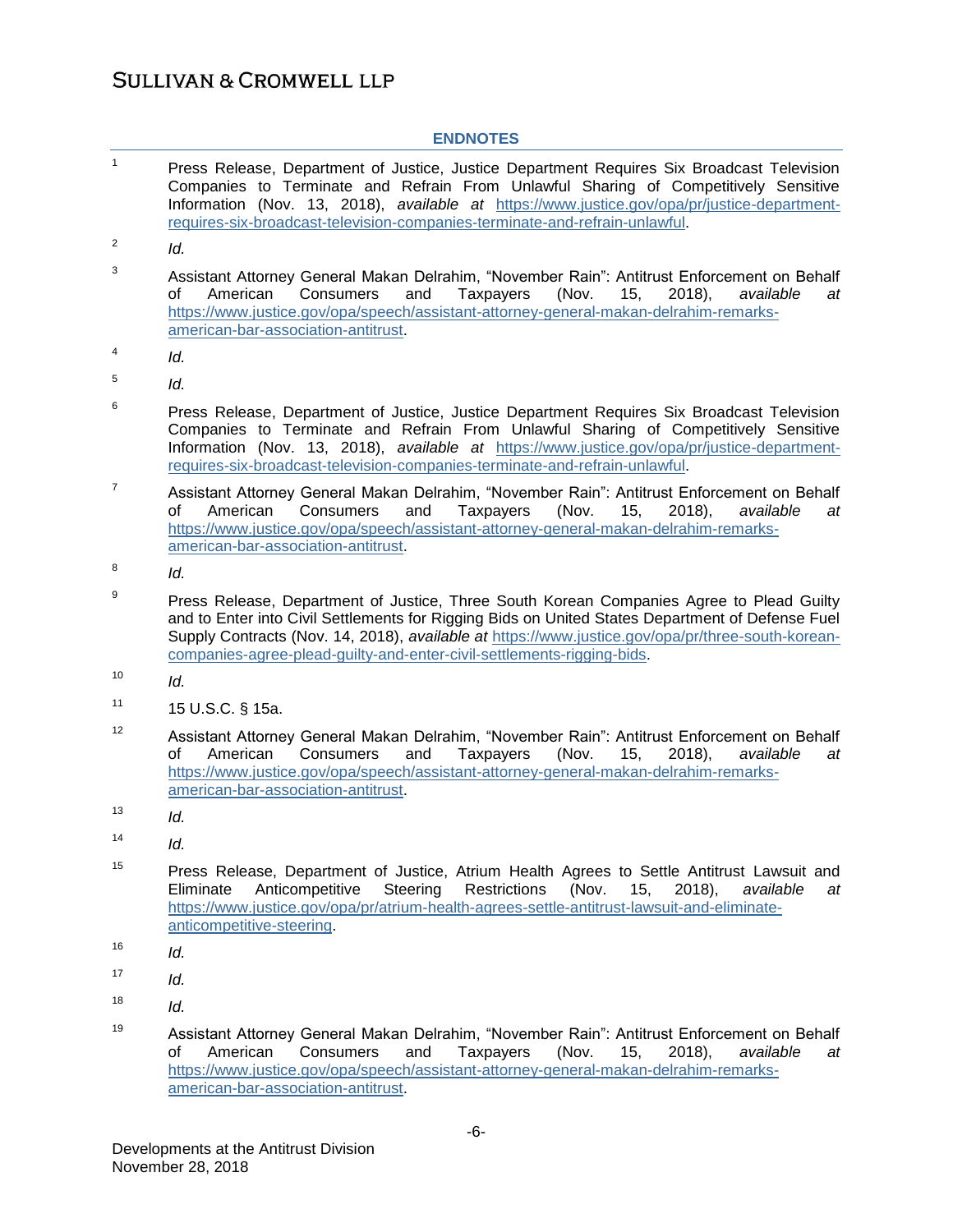#### **ENDNOTES (CONTINUED)**

- <sup>20</sup> Department of Justice, Model Voluntary Request Letter (Nov. 15, 2018), *available at* [https://www.justice.gov/atr/page/file/1111341/download.](https://www.justice.gov/atr/page/file/1111341/download)
- <sup>21</sup> Department of Justice, Model Timing Agreement (Nov. 15, 2018), *available at*  [https://www.justice.gov/atr/page/file/1111336/download.](https://www.justice.gov/atr/page/file/1111336/download)
- <sup>22</sup> Assistant Attorney General Makan Delrahim, "November Rain": Antitrust Enforcement on Behalf of American Consumers and Taxpayers (Nov. 15, 2018), *available at* [https://www.justice.gov/opa/speech/assistant-attorney-general-makan-delrahim-remarks](https://www.justice.gov/opa/speech/assistant-attorney-general-makan-delrahim-remarks-american-bar-association-antitrust)[american-bar-association-antitrust.](https://www.justice.gov/opa/speech/assistant-attorney-general-makan-delrahim-remarks-american-bar-association-antitrust)
- $23$  Department of Justice, Frequently Asked Questions, Voluntary Requests and Timing Agreements (Nov. 2018), *available at* [https://www.justice.gov/atr/page/file/1111331/download.](https://www.justice.gov/atr/page/file/1111331/download)
- <sup>24</sup> Department of Justice, Model Voluntary Request Letter (Nov. 15, 2018), *available at* [https://www.justice.gov/atr/page/file/1111341/download.](https://www.justice.gov/atr/page/file/1111341/download)
- $^{25}$  *Id.*
- <sup>26</sup> Department of Justice, Frequently Asked Questions, Voluntary Requests and Timing Agreements (Nov. 2018), *available at* [https://www.justice.gov/atr/page/file/1111331/download.](https://www.justice.gov/atr/page/file/1111331/download)
- <sup>27</sup> Department of Justice, Model Timing Agreement (Nov. 15, 2018), *available at*  [https://www.justice.gov/atr/page/file/1111336/download.](https://www.justice.gov/atr/page/file/1111336/download)
- <sup>28</sup> Department of Justice, Frequently Asked Questions, Voluntary Requests and Timing Agreements (Nov. 2018), *available at* [https://www.justice.gov/atr/page/file/1111331/download.](https://www.justice.gov/atr/page/file/1111331/download)
- <sup>29</sup> *Id.*
- <sup>30</sup> Federal Trade Commission, Model Timing Agreement (Aug. 7, 2018), *available at* [https://www.ftc.gov/system/files/attachments/merger-review/ftc\\_model\\_timing\\_agreement\\_8-22-](https://www.ftc.gov/system/files/attachments/merger-review/ftc_model_timing_agreement_8-22-18.pdf) [18.pdf.](https://www.ftc.gov/system/files/attachments/merger-review/ftc_model_timing_agreement_8-22-18.pdf)
- $31$  Bruce Hoffman, Timing is Everything: The Model Timing Agreement, Federal Trade Commission (Aug. 7, 2018), available at [https://www.ftc.gov/news-events/blogs/competition](https://www.ftc.gov/news-events/blogs/competition-matters/2018/08/timing-everything-model-timing-agreement)[matters/2018/08/timing-everything-model-timing-agreement.](https://www.ftc.gov/news-events/blogs/competition-matters/2018/08/timing-everything-model-timing-agreement)
- $^{32}$  *Id.*
- <sup>33</sup> Federal Trade Commission, Model Timing Agreement (Aug. 7, 2018), *available at* [https://www.ftc.gov/system/files/attachments/merger-review/ftc\\_model\\_timing\\_agreement\\_8-22-](https://www.ftc.gov/system/files/attachments/merger-review/ftc_model_timing_agreement_8-22-18.pdf) [18.pdf.](https://www.ftc.gov/system/files/attachments/merger-review/ftc_model_timing_agreement_8-22-18.pdf)
- $34$  Bruce Hoffman, Timing is Everything: The Model Timing Agreement, Federal Trade Commission<br>(Aug. 7. 2018), available at https://www.ftc.gov/news-events/blogs/competition-(Aug. 7, 2018), available at [https://www.ftc.gov/news-events/blogs/competition](https://www.ftc.gov/news-events/blogs/competition-matters/2018/08/timing-everything-model-timing-agreement)[matters/2018/08/timing-everything-model-timing-agreement.](https://www.ftc.gov/news-events/blogs/competition-matters/2018/08/timing-everything-model-timing-agreement)
- <sup>35</sup> Federal Trade Commission, Model Timing Agreement (Aug. 7, 2018), *available at* [https://www.ftc.gov/system/files/attachments/merger-review/ftc\\_model\\_timing\\_agreement\\_8-22-](https://www.ftc.gov/system/files/attachments/merger-review/ftc_model_timing_agreement_8-22-18.pdf) [18.pdf.](https://www.ftc.gov/system/files/attachments/merger-review/ftc_model_timing_agreement_8-22-18.pdf)
- <sup>36</sup> Bruce Hoffman, Timing is Everything: The Model Timing Agreement, Federal Trade Commission (Aug. 7, 2018), available at [https://www.ftc.gov/news-events/blogs/competition](https://www.ftc.gov/news-events/blogs/competition-matters/2018/08/timing-everything-model-timing-agreement)[matters/2018/08/timing-everything-model-timing-agreement.](https://www.ftc.gov/news-events/blogs/competition-matters/2018/08/timing-everything-model-timing-agreement)